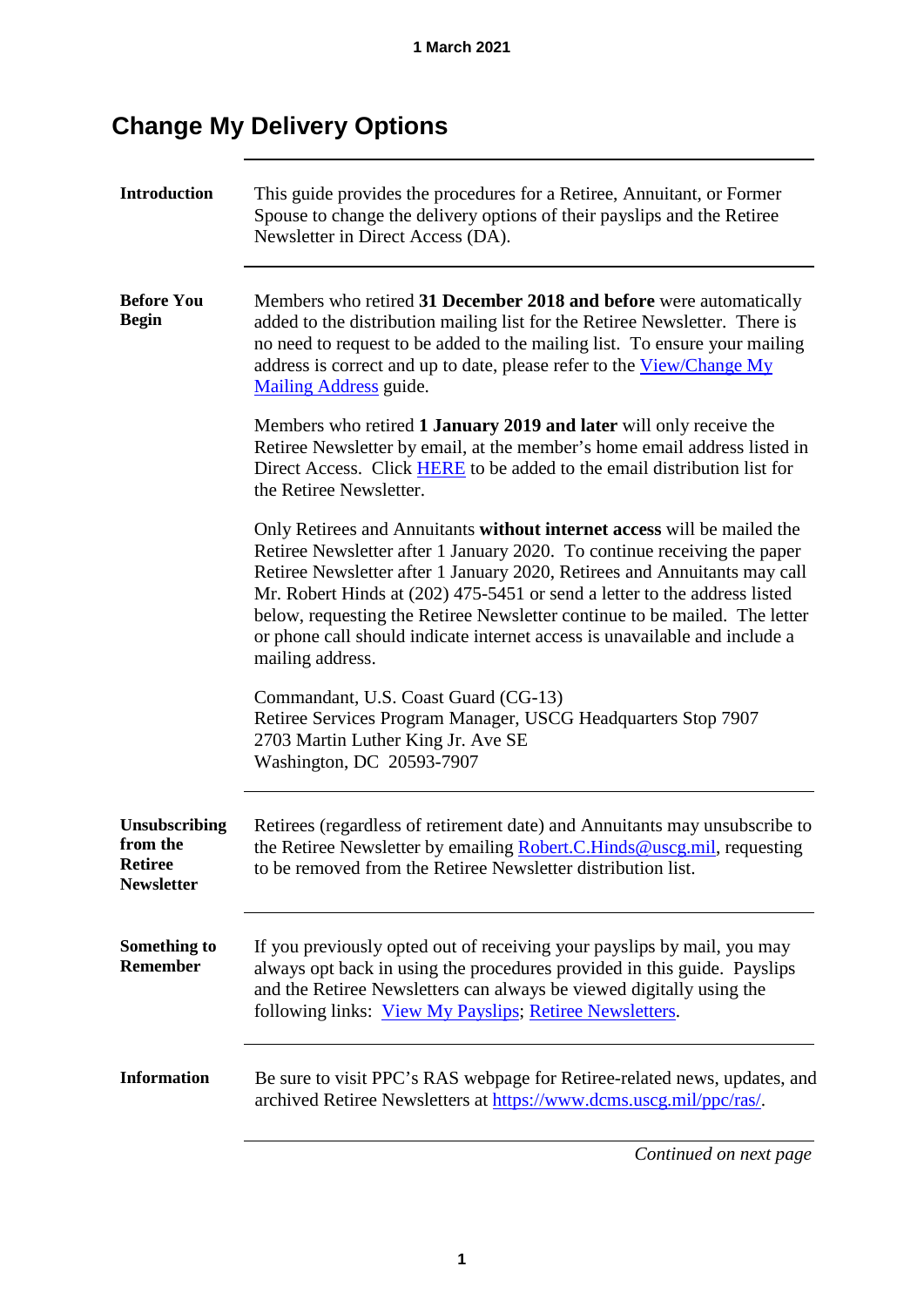## **Change My Delivery Options, Continued**

**Procedures** See below.



*Continued on next page*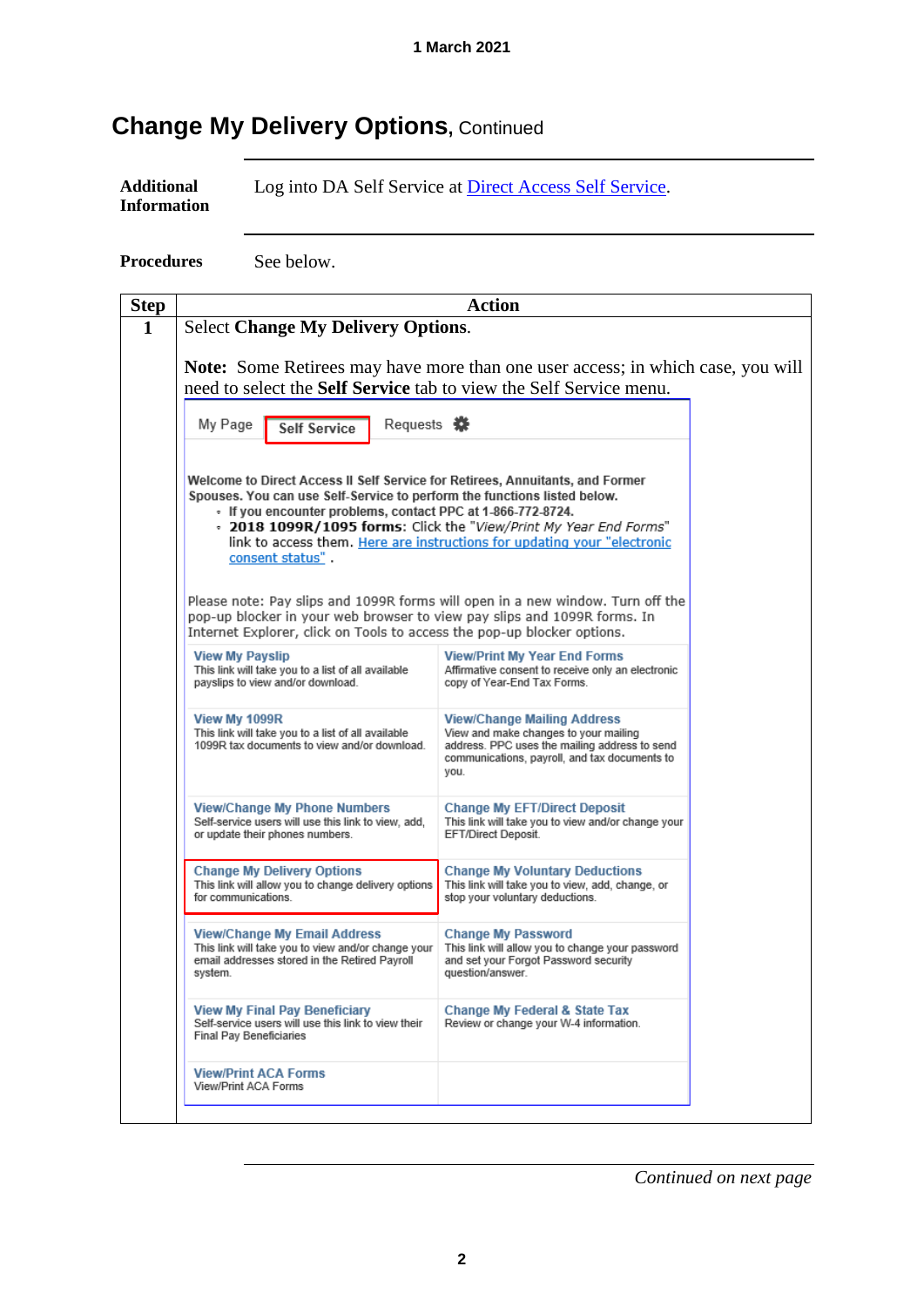## **Change My Delivery Options, Continued**

**Procedures**,

continued

| <b>Step</b> | <b>Action</b>                                                                                                                                     |  |  |
|-------------|---------------------------------------------------------------------------------------------------------------------------------------------------|--|--|
| 2           | Your current delivery options will display. If no changes are necessary, click the                                                                |  |  |
|             | House icon located in the upper right corner of Direct Access.                                                                                    |  |  |
|             | <b>Delivery Options</b>                                                                                                                           |  |  |
|             | <b>Eddie Brock</b>                                                                                                                                |  |  |
|             | Select options for delivery of communications.                                                                                                    |  |  |
|             |                                                                                                                                                   |  |  |
|             | Personalize   2                                                                                                                                   |  |  |
|             | I elect to receive the Retiree Newsletter by mail                                                                                                 |  |  |
|             | I elect to receive my Payslip by mail                                                                                                             |  |  |
|             | * By unchecking the checkbox, you are electing to NOT receive a mailed                                                                            |  |  |
|             | Newsletter or Payslip, which will save printing and postage costs. You                                                                            |  |  |
|             | still have the ability to review the Newsletter on-line at: Retiree and<br>Annuitant Services (RAS) Branch Page, and to view your Payslip online  |  |  |
|             | through View My Payslip.                                                                                                                          |  |  |
|             | Save                                                                                                                                              |  |  |
|             |                                                                                                                                                   |  |  |
| 3           | To receive Payslips by mail, ensure the boxes are checked as appropriate. To stop                                                                 |  |  |
|             | receiving either or both by mail, uncheck the boxes as appropriate. Click Save.                                                                   |  |  |
|             |                                                                                                                                                   |  |  |
|             | <b>Note 1:</b> The Retiree Newsletter will be emailed regardless of the selection made                                                            |  |  |
|             | in Delivery Options. The Retiree Newsletter will only be mailed to those                                                                          |  |  |
|             | individuals without internet access. To request the Retiree Newsletter be mailed,                                                                 |  |  |
|             | see the <b>Before You Begin</b> section at the beginning of this guide.                                                                           |  |  |
|             | <b>Note 2:</b> The Retiree Newsletter and/or your payslips may always be viewed                                                                   |  |  |
|             | digitally. Payslips may be viewed using the View My Payslips guide; Retiree                                                                       |  |  |
|             | Newsletters may be viewed at Retiree Newsletters link.                                                                                            |  |  |
|             | <b>Delivery Options</b>                                                                                                                           |  |  |
|             |                                                                                                                                                   |  |  |
|             | <b>Eddie Brock</b>                                                                                                                                |  |  |
|             | Select options for delivery of communications.                                                                                                    |  |  |
|             | Personalize   [기                                                                                                                                  |  |  |
|             | I elect to receive the Retiree Newsletter by mail                                                                                                 |  |  |
|             | elect to receive my Payslip by mail                                                                                                               |  |  |
|             |                                                                                                                                                   |  |  |
|             | * By unchecking the checkbox, you are electing to NOT receive a mailed                                                                            |  |  |
|             | Newsletter or Payslip, which will save printing and postage costs. You<br>still have the ability to review the Newsletter on-line at: Retiree and |  |  |
|             | <b>Annuitant Services (RAS) Branch Page</b> , and to view your Payslip online                                                                     |  |  |
|             | through View My Payslip.                                                                                                                          |  |  |
|             | Save                                                                                                                                              |  |  |

*Continued on next page*